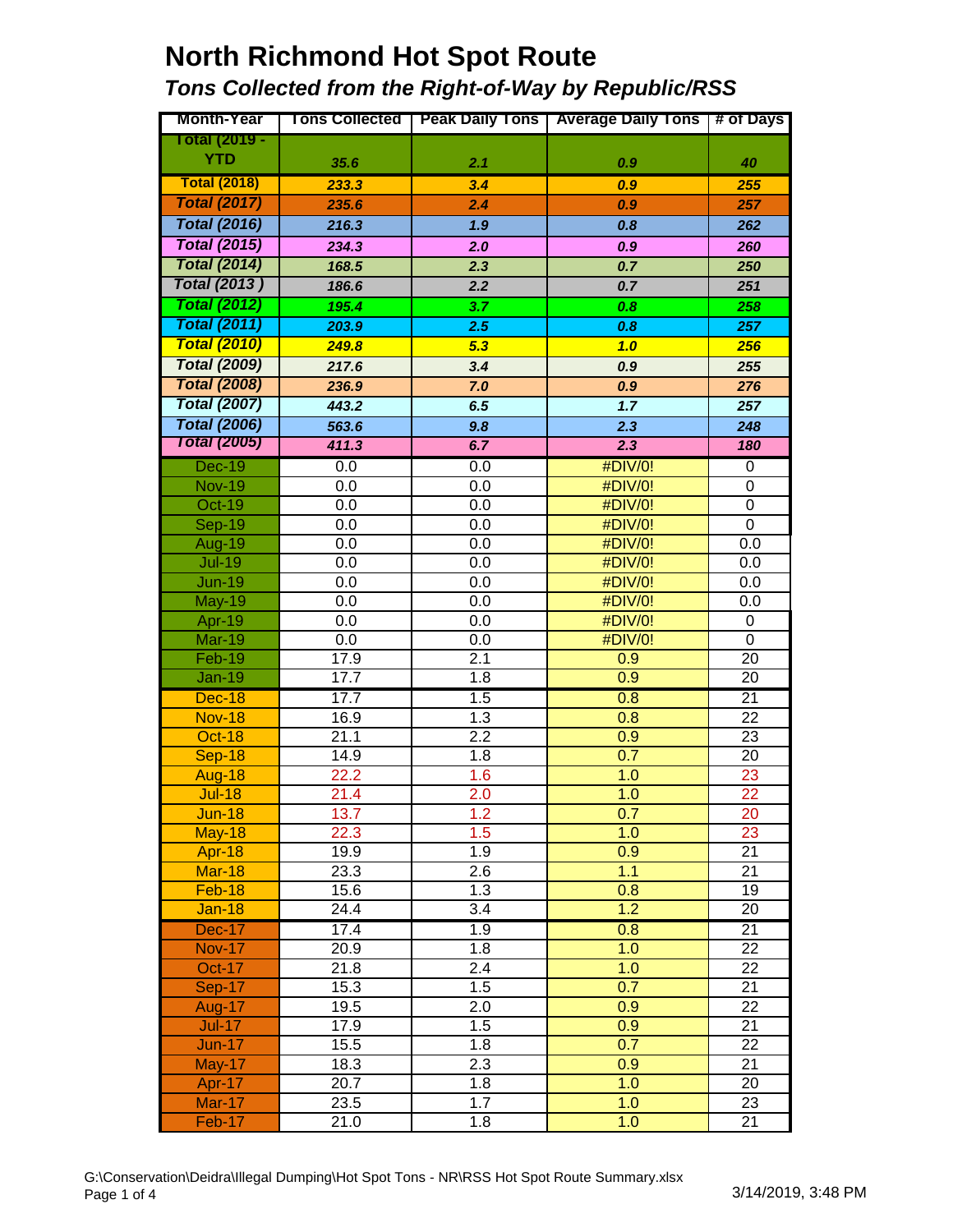# **North Richmond Hot Spot Route**

#### *Tons Collected from the Right-of-Way by Republic/RSS*

| <b>Month-Year</b> |                   |                  | Tons Collected   Peak Daily Tons   Average Daily Tons | # of Days       |
|-------------------|-------------------|------------------|-------------------------------------------------------|-----------------|
| $Jan-17$          | 24.0              | 1.7              | 1.1                                                   | $\overline{21}$ |
| $Dec-16$          | 16.3              | 1.4              | 0.7                                                   | 23              |
| <b>Nov-16</b>     | 15.5              | 1.1              | 0.7                                                   | 22              |
| <b>Oct-16</b>     | 14.9              | 1.4              | 0.7                                                   | 21              |
| $Sep-16$          | 13.4              | 1.5              | 0.6                                                   | 22              |
| Aug-16            | 16.7              | 1.5              | 0.7                                                   | $\overline{23}$ |
| $Jul-16$          | 20.6              | 1.6              | 1.0                                                   | $\overline{21}$ |
| $Jun-16$          | 16.9              | 1.4              | 0.8                                                   | $\overline{22}$ |
| <b>May-16</b>     | $\overline{19.7}$ | 1.9              | 0.9                                                   | 22              |
| Apr-16            | 23.1              | 1.7              | 1.1                                                   | 21              |
| Mar-16            | 22.6              | 1.7              | 1.0                                                   | $\overline{23}$ |
| Feb-16            | 17.8              | 1.2              | 0.8                                                   | 21              |
| <b>Jan-16</b>     | 18.8              | 1.5              | 0.9                                                   | $\overline{21}$ |
| <b>Dec-15</b>     | 19.7              | 1.3              | 0.9                                                   | 23              |
| <b>Nov-15</b>     | 16.6              | 1.3              | 0.8                                                   | $\overline{21}$ |
| <b>Oct-15</b>     | 19.0              | 1.3              | 0.9                                                   | $\overline{22}$ |
| $Sep-15$          | 19.0              | $\overline{1.2}$ | 0.9                                                   | $\overline{21}$ |
| <b>Aug-15</b>     | 20.4              | 1.4              | 1.0                                                   | $\overline{21}$ |
| $Jul-15$          | 24.4              | 1.8              | 1.1                                                   | $\overline{23}$ |
| $Jun-15$          | 23.6              | 1.9              | 1.1                                                   | $\overline{22}$ |
| <b>May-15</b>     | 20.2              | $\overline{1.7}$ | 1.0                                                   | $\overline{21}$ |
| Apr-15            | 20.5              | $\overline{2.0}$ | 0.9                                                   | $\overline{22}$ |
| <b>Mar-15</b>     | 19.7              | 1.8              | 0.9                                                   | $\overline{22}$ |
| $Feb-15$          | 15.5              | 1.9              | 0.8                                                   | $\overline{20}$ |
| <b>Jan-15</b>     | 15.7              | 1.2              | 0.7                                                   | $\overline{22}$ |
| <b>Dec-14</b>     | 18.2              | 1.3              | 0.8                                                   | $\overline{22}$ |
| <b>Nov-14</b>     | 15.5              | 1.4              | 0.8                                                   | 19              |
| <b>Oct-14</b>     | 17.1              | 1.3              | 0.7                                                   | $\overline{23}$ |
| $Sep-14$          | 17.3              | 1.5              | 0.8                                                   | $\overline{22}$ |
| <b>Aug-14</b>     | 15.9              | 1.8              | 0.8                                                   | $\overline{21}$ |
| $Jul-14$          | 0.3               | 1.6              | 0.0                                                   | $\overline{19}$ |
| $Jun-14$          | 11.6              | 1.0              | 0.6                                                   | $\overline{19}$ |
| May-14            | 13.6              | 1.2              | 0.6                                                   | $\overline{21}$ |
| Apr-14            | 16.4              | 1.4              | 0.7                                                   | $\overline{22}$ |
| <b>Mar-14</b>     | 16.1              | 2.3              | 0.8                                                   | $\overline{21}$ |
| Feb-14            | 15.5              | 1.9              | 0.8                                                   | 20              |
| $Jan-14$          | 11.0              | $\overline{1.0}$ | 0.5                                                   | $\overline{21}$ |
| <b>Dec-13</b>     | 13.8              | 1.5              | 0.7                                                   | $\overline{20}$ |
| <b>Nov-13</b>     | 12.4              | $\overline{1.2}$ | 0.6                                                   | 21              |
| $Oct-13$          | 14.6              | 1.0              | 0.6                                                   | 23              |
| <b>Sep-13</b>     | 15.2              | 1.6              | 0.8                                                   | 20              |
| Aug-13            | 15.3              | 1.0              | 0.7                                                   | 22              |
| $Jul-13$          | 12.8              | 1.0              | 0.6                                                   | 20              |
| $Jun-13$          | 17.0              | 2.0              | 0.9                                                   | 19              |
| <b>May-13</b>     | 13.6              | 1.0              | 0.6                                                   | 21              |
| Apr-13            | 19.0              | 2.0              | 0.9                                                   | 22              |
| $Mar-13$          | 16.9              | 2.2              | 0.8                                                   | 20              |
| Feb-13            | 17.3              | 1.5              | 0.9                                                   | 20              |
| $Jan-13$          | 18.7              | $\overline{1.3}$ | 0.8                                                   | $\overline{23}$ |
| <b>Dec-12</b>     | 16.6              | 1.6              | 0.8                                                   | $\overline{21}$ |
| <b>Nov-12</b>     | 14.5              | 1.1              | 0.7                                                   | $\overline{22}$ |
| $Oct-12$          | 16.0              | 1.2              | 0.7                                                   | 23              |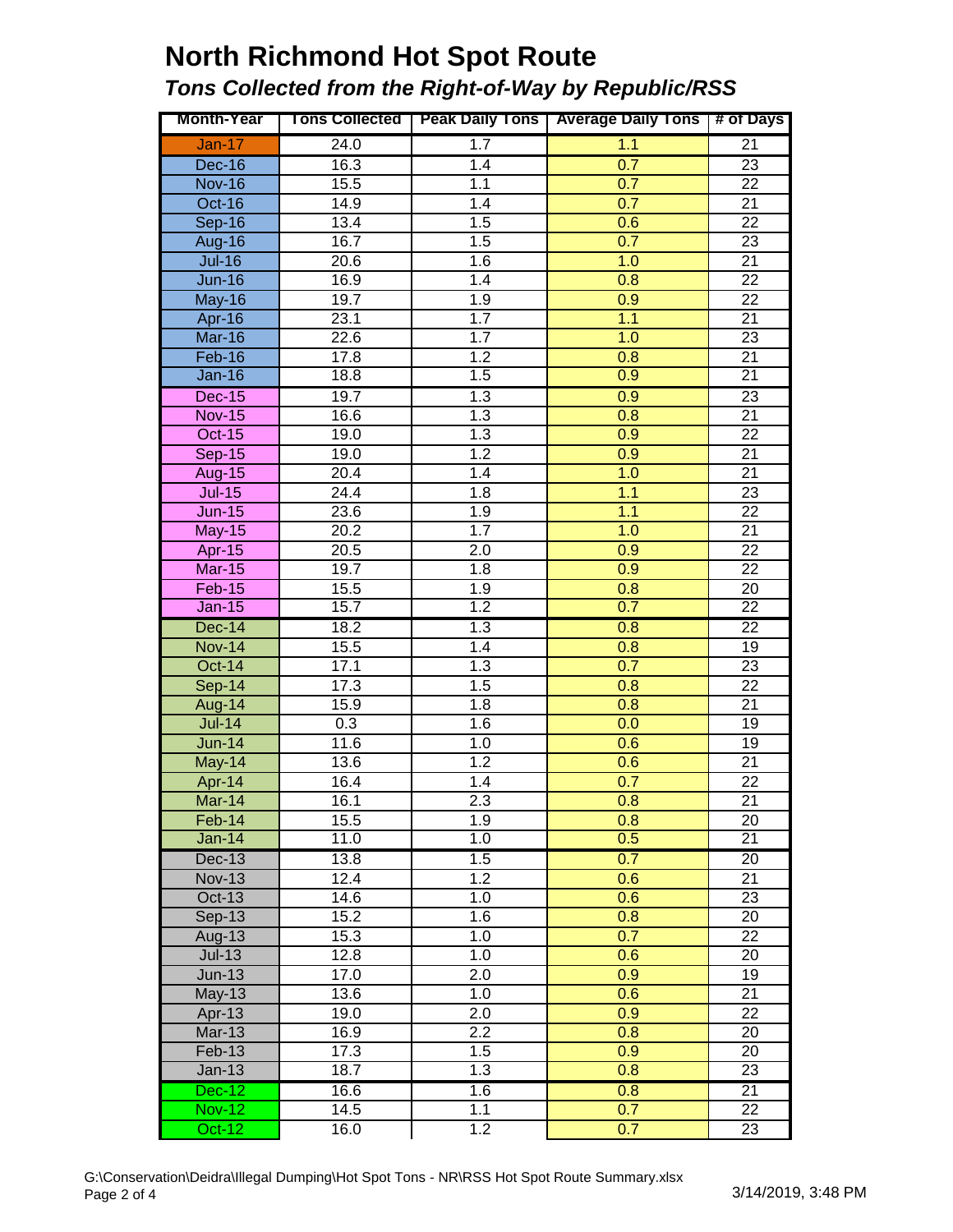## **North Richmond Hot Spot Route** *Tons Collected from the Right-of-Way by Republic/RSS*

| <b>Month-Year</b> |                   |                   | Tons Collected   Peak Daily Tons   Average Daily Tons | # of Days       |
|-------------------|-------------------|-------------------|-------------------------------------------------------|-----------------|
| $Sep-12$          | 14.9              | 3.7               | 0.7                                                   | 20              |
| <b>Aug-12</b>     | 15.7              | 1.4               | 0.7                                                   | 23              |
| $Jul-12$          | 13.3              | $\overline{1}$ .0 | 0.6                                                   | 22              |
| $Jun-12$          | 13.4              | 1.1               | 0.7                                                   | $\overline{20}$ |
| $May-12$          | 14.7              | $\overline{1.2}$  | 0.7                                                   | $\overline{21}$ |
| Apr-12            | 16.3              | 1.7               | 0.8                                                   | $\overline{21}$ |
| $Mar-12$          | 18.1              | 2.9               | 0.8                                                   | $\overline{22}$ |
| $Feb-12$          | 23.9              | $\overline{3.6}$  | 1.1                                                   | $\overline{21}$ |
| $Jan-12$          | 18.0              | 1.7               | 0.8                                                   | $\overline{22}$ |
| <b>Dec-11</b>     | 16.3              | 1.3               | 0.7                                                   | $\overline{22}$ |
| <b>Nov-11</b>     | 18.8              | 1.7               | 0.9                                                   | $\overline{22}$ |
| <b>Oct-11</b>     | 18.0              | 1.8               | 0.9                                                   | $\overline{21}$ |
| Sep-11            | 16.6              | 1.3               | 0.8                                                   | $\overline{21}$ |
| <b>Aug-11</b>     | 15.0              | 1.6               | 0.7                                                   | $\overline{23}$ |
| $Jul-11$          | 13.1              | 1.4               | 0.7                                                   | $\overline{20}$ |
| $Jun-11$          | 14.7              | 1.3               | 0.7                                                   | $\overline{21}$ |
| May-11            | 13.6              | 1.3               | 0.6                                                   | $\overline{22}$ |
| Apr-11            | 16.6              | 1.4               | 0.8                                                   | $\overline{21}$ |
| Mar-11            | 24.4              | 2.5               | 1.1                                                   | $\overline{23}$ |
| Feb-11            | 17.9              | $\overline{2.1}$  | 0.9                                                   | $\overline{20}$ |
| <b>Jan-11</b>     | 18.9              | 2.1               | 0.9                                                   | $\overline{21}$ |
| <b>Dec-10</b>     | 16.6              | 1.3               | 0.7                                                   | 23              |
| <b>Nov-10</b>     | 17.3              | 1.5               | 0.8                                                   | $\overline{21}$ |
| <b>Oct-10</b>     | 16.6              | 1.2               | 0.8                                                   | $\overline{21}$ |
| Sep-10            | $\overline{20.7}$ | 1.8               | 1.0                                                   | $\overline{21}$ |
| Aug-10            | 19.3              | 1.8               | $\overline{0.9}$                                      | $\overline{22}$ |
| $Jul-10$          | 21.4              | 1.5               | 1.0                                                   | $\overline{22}$ |
| <b>Jun-10</b>     | 24.4              | 1.8               | 1.2                                                   | $\overline{21}$ |
| May-10            | 22.1              | $\overline{3.4}$  | 1.1                                                   | $\overline{20}$ |
| <b>Apr-10</b>     | 19.7              | 2.2               | 0.9                                                   | $\overline{22}$ |
| <b>Mar-10</b>     | 27.2              | $\overline{2.1}$  | 1.2                                                   | $\overline{23}$ |
| $Feb-10$          | 20.0              | 1.3               | 1.0                                                   | 20              |
| <b>Jan-10</b>     | 24.6              | 5.3               | 1.2                                                   | $\overline{20}$ |
| Dec-09            | 21.9              | $\overline{3.4}$  | 1.0                                                   | $\overline{22}$ |
| <b>Nov-09</b>     | 14.6              | 1.5               | 0.7                                                   | 20              |
| Oct-09            | 20.9              | 1.9               | 1.0                                                   | 22              |
| Sep-09            | 16.3              | 2.7               | 0.8                                                   | 20              |
| Aug-09            | 15.7              | 1.4               | 0.8                                                   | 20              |
| <b>Jul-09</b>     | 16.3              | 2.0               | 0.7                                                   | 23              |
| <b>Jun-09</b>     | 20.5              | 1.9               | 0.9                                                   | 22              |
| May-09            | 21.7              | $\overline{2.4}$  | 1.0                                                   | 21              |
| Apr-09            | 17.8              | 2.0               | 0.8                                                   | 22              |
| Mar-09            | 19.2              | 1.9               | 0.9                                                   | 22              |
| Feb-09            | 18.4              | 1.5               | 0.9                                                   | 20              |
| Jan-09            | 14.2              | 1.9               | 0.7                                                   | $\overline{21}$ |
| Dec-08            | 18.3              | 2.3               | 0.8                                                   | $\overline{22}$ |
| <b>Nov-08</b>     | 17.1              | 1.9               | 0.9                                                   | 19              |
| Oct-08            | 15.8              | 1.8               | 0.7                                                   | 23              |
| Sep-08            | 24.8              | 7.0               | 1.2                                                   | 21              |
| Aug-08            | 18.8              | 1.9               | 0.9                                                   | 21              |
| <b>Jul-08</b>     | 18.6              | 1.7               | 0.8                                                   | 22              |
| <b>Jun-08</b>     | 18.3              | 1.8               | 0.9                                                   | 21              |